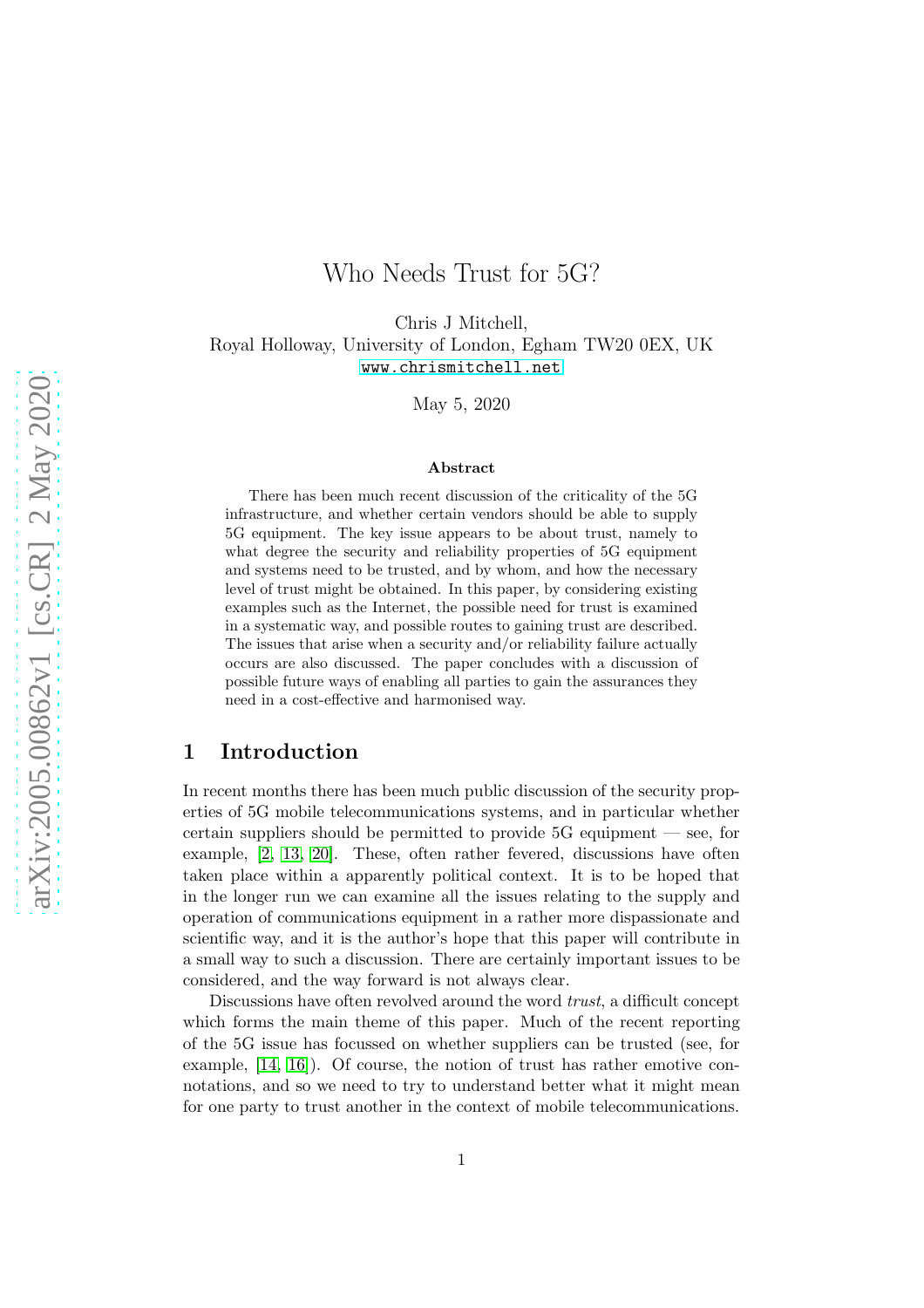This in turn leads us to the need to consider who might be the principal actors in the global digital ecosystem, and what are their needs for trust? Any such analysis needs to be performed in the context of the history of global digital communications and existing trust-building measures.

The remainder of this paper is organised as follows. We start in §[2](#page-1-0) by briefly examining the meaning of the word trust. In §[3](#page-2-0) we consider where trust is needed, i.e. in what situations trust is required and by and in whom, and this leads naturally to §[4,](#page-3-0) where the types of trust that might be needed are discussed. Possible means of enabling trust are described in §[5,](#page-4-0) and the relevance of these for 5G is addressed in §[6.](#page-6-0) The issue of what happens when trust fails is the subject of §[7.](#page-8-0) The final main section, §[8,](#page-10-0) contains a discussion of how possible frameworks for performing 5G trust evaluations can support cost-effective decision-making in the future. The paper concludes with a brief summary in §[9.](#page-11-0)

#### <span id="page-1-0"></span>2 What is trust?

The word 'trust' is very heavily used, and has a wide range of meanings see, for example, Voas [\[22\]](#page-13-4). Of course, for the purposes of this paper the scope is much reduced. We adopt here the following definition, taken from the ISO Online Browsing Platform[1](#page-1-1)

degree to which a user or other stakeholder has confidence that a product or system will behave as intended

(see ISO/IEC 25010:2011 [\[8\]](#page-12-1)). That is, trust here is about the behaviour of a product or system. Note that we are interested only in this rather narrow interpretation of trust in a primarily business context  $-$  of course, there has been a huge volume of work looking at trust from a psychological and sociological perspective, including the work of Simmel [\[19\]](#page-13-5).

In the context of security, trust is about behaviour relating to the *confidentiality* and *integrity* of information assets handled by the product or system, and/or the *availability* of the service provided. It seems clear that these are precisely the issues that have caused so much recent concern, and we therefore use this definition in the remainder of the paper.

Even when we restrict our attention to 5G, there are many aspects to trust as defined above. The main focus of this paper is on the aspects of trust that affect 'long-term' decision-making, e.g.

• what systems and products should network operators and other service providers choose to use to provide their services;

<span id="page-1-1"></span><sup>1</sup> <https://www.iso.org/obp/ui>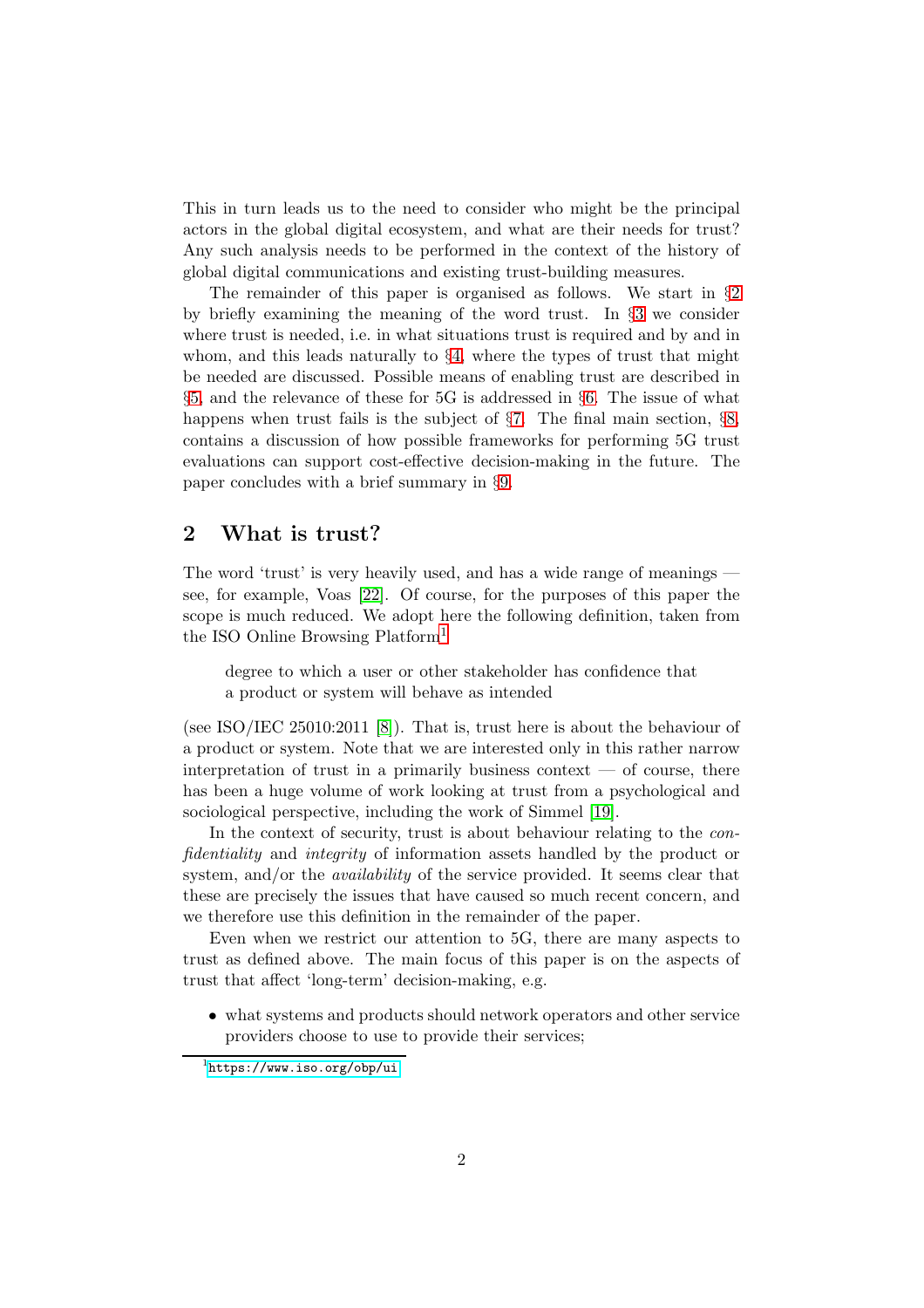• which network operators and other service providers should be used to provide important services, e.g. to support manufacturing or transport services.

In many cases, the appropriate level of trust can be achieved using businessrelated methods such as product certification and the establishment of service level agreements and contracts (as discussed in greater detail in §[5\)](#page-4-0).

However, this ignores some very important trust-related issues, namely those affecting more 'short-term' decision-making. Examples might include deciding whether an end user should:

- employ a particular service at a specific time for a given purpose, e.g. to send a security-critical message or to act on (trust) a received email;
- trust a transaction completed using a service provided by 5G technology.

Providing the necessary level of trust for such decisions would appear to be a technology-based issue, rather than a business/commercial one. That is, the party required to make the decision may wish to see evidence that the technology used to provide the service is suitable for the purpose. Such technology might involve a wide range of techniques, including methods for achieving distributed trust (e.g. block chain). A discussion of some of the key issues has been provided in a recent survey by Ahmad et al. [\[1\]](#page-12-2). However, we do not propose to discuss such issues further here.

#### <span id="page-2-0"></span>3 Who needs to trust whom?

We start by considering the key stakeholders in any global communications system, such as the Internet. These stakeholders can be divided into four main categories:

- *end users*, both organisational and individual;
- *equipment/system manufacturers, including software suppliers*, a broad category covering terminal manufacturers, manufacturers of network infrastructure and providers of software used to enable network services;
- *network service providers*, including not only 'traditional' network operators but also a range of other network service providers; and
- *regulatory and standardisation organisations*, including governments, government agencies and supranational organisations.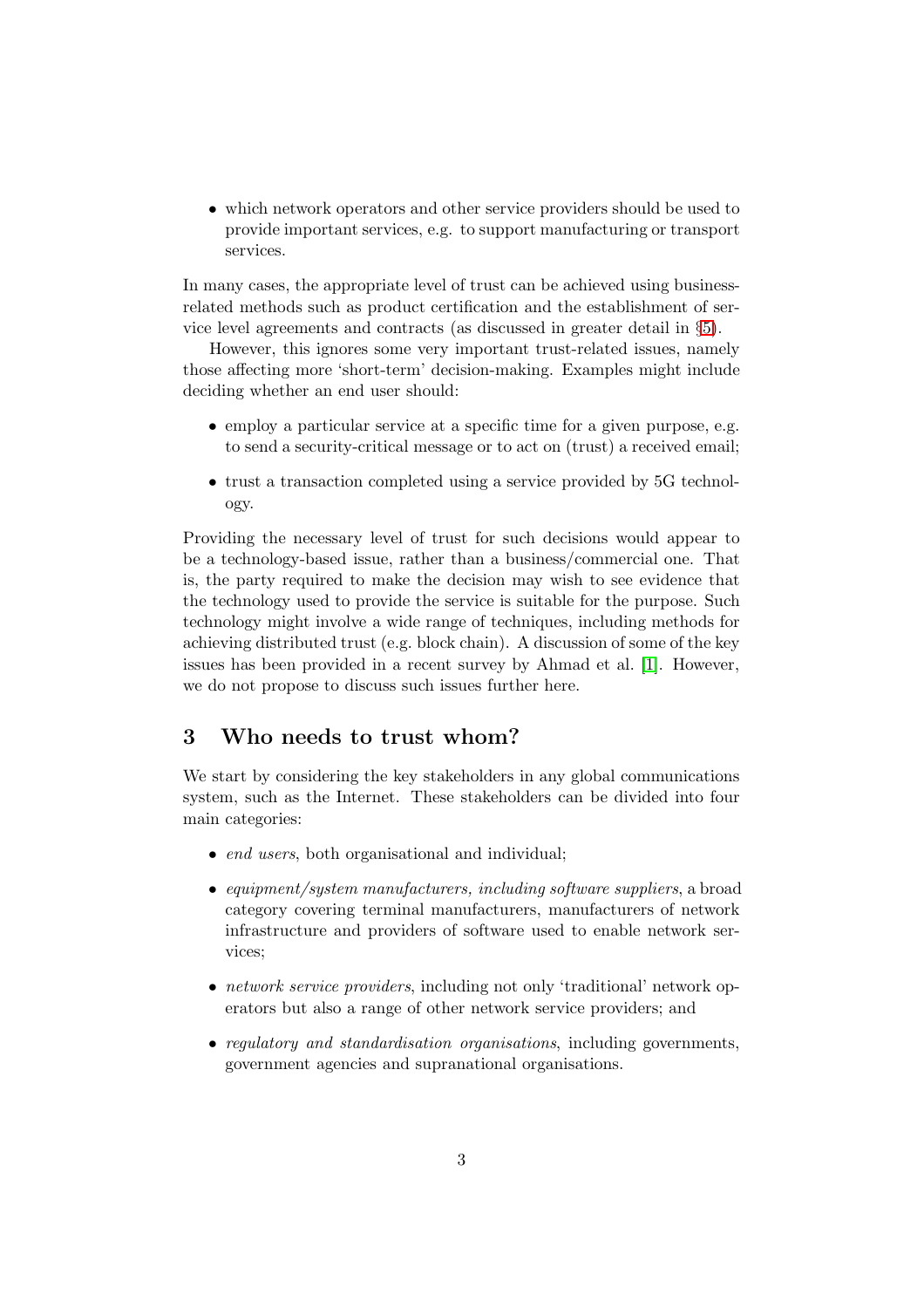The first three classes form the operational system, whereas the regulators monitor and exert some control over the operation of the system from outside. In principle at least, the trust relationships between the operational stakeholders form a chain, with users needing to trust the service providers, who in turn must trust both other service providers and the equipment manufacturers. The regulators and standardisation bodies then trust all the other parties to perform their roles in accordance with the established rules and regulations.

#### <span id="page-3-0"></span>4 What type of trust is needed?

We next consider how trust is established and managed between the various stakeholders. Perhaps most significantly, it is important to realise that the type and degree of trust required will vary widely depending on the nature of the network or service, and what it is being used for. There are two types of trust of particular relevance in a communications context.

- *Security*: how certain can I be that data sent and received is going to/coming from the right entity and has not been interfered with?
- *Reliability*: how reliable is the network and/or service, i.e. how likely is it to be available when needed, and what bandwidth and other service level guarantees are there?

In the case of the Internet, for end users the level of trust in security is not very high at all; indeed, encryption at the application layer encryption or immediately below (e.g. as provided by Transport Layer Security (TLS) [\[18\]](#page-13-6)) is routinely used to protect web traffic. This is very reasonable since end users are offered no guarantees about how their data will be routed and what third parties might have access to it. For example, many of us routinely use third-party-provided Wi-Fi, e.g. in airports or coffee shops, and we have no control over (or knowledge about) who is providing the service and who may be monitoring or interfering with the traffic. The only option is to use TLS and/or Virtual Private Networks (VPNs) for all sensitive traffic. Similar issues arise with use of mobile communications networks, where trusting the network requires not only trusting the network provider (often a completely unknown quantity when roaming) and also trusting that the physical network infrastructure has not been compromised.

The level of *reliability* for end users is also highly variable, typically depending on the type of network used to access the Internet. For example, home users may experience much reduced bandwidth at peak times, where a single network link is shared amongst many premises. Similarly, the quality of access via Wi-Fi may depend on a range of factors and may vary dynamically. For mobile networks of all generations (including 5G),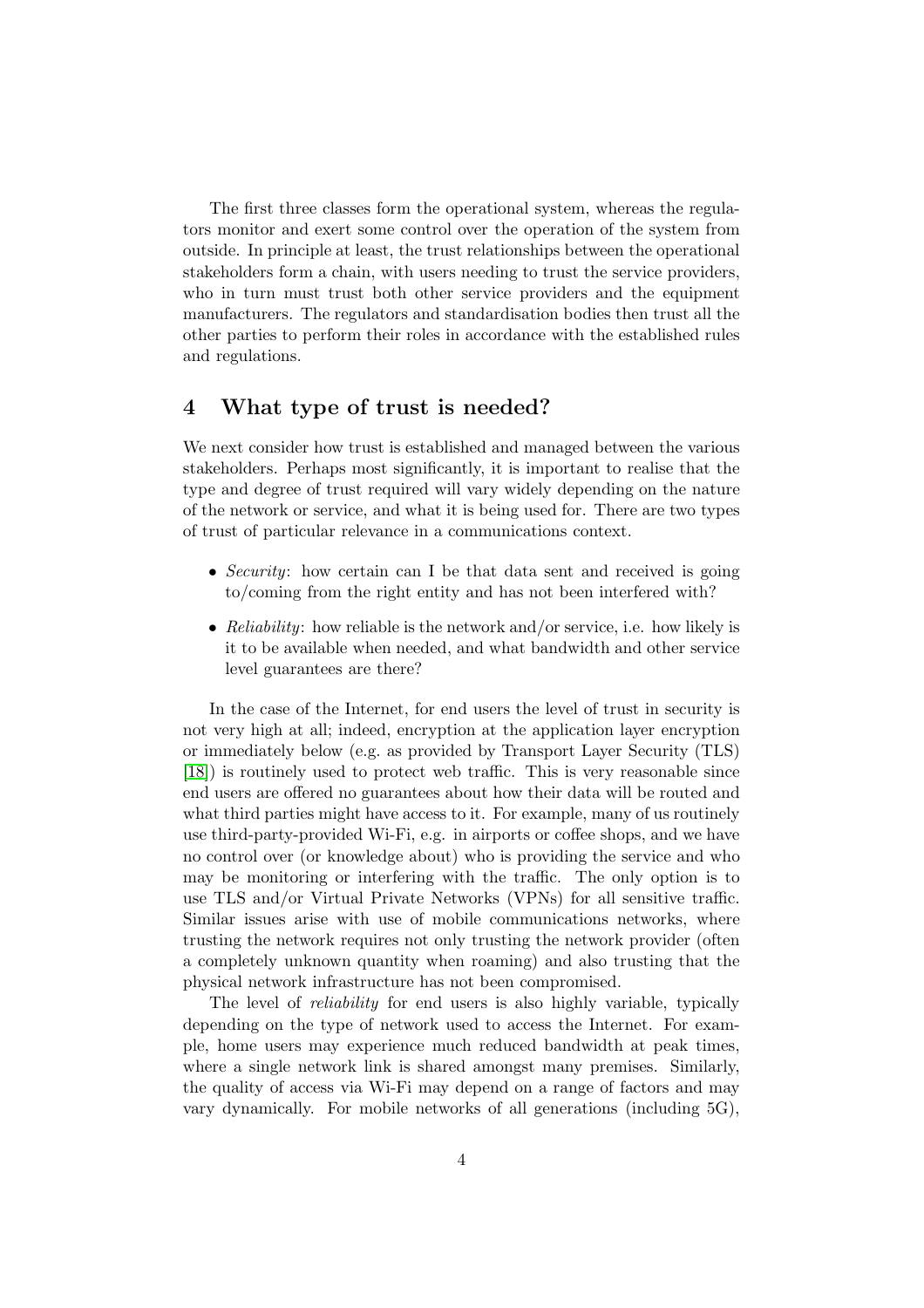there are inherent limits to the quality of service, since no network guarantees universal coverage and connectivity may also be lost in times of peak demand.

As far as *service providers* are concerned, the level of trust in Internet security when working with other service providers is also likely to be very low, since the Internet relies on a loose collaboration between entities and is not subject to tight regulatory control. The level of security trust in equipment manufacturers is not an issue that has been addressed to any great extent. There have been occasions when manufacturers have been accused of deliberately installing security backdoors in their equipment (see, for example, Lee [\[15\]](#page-13-7)), but this is not an issue that has been widely explored.

Finally, the role of *regulators* on the operation of the Internet appears to be very limited. That is, the required level of trust by regulators in service providers and manufacturers is generally low. Of course, the Internet Engineering Task Force  $(ETF)^2$  $(ETF)^2$  plays a key role in setting technical standards for the Internet, and  $IANA<sup>3</sup>$  $IANA<sup>3</sup>$  $IANA<sup>3</sup>$  manages functions such as IP address allocation. However, in general there is no regulation governing the procurement of equipment to provide the Internet infrastructure.

In summary, at least as far as the Internet is concerned, we appear to be starting from a relatively low trust base, i.e. users and service providers employ and operate the Internet without high levels of trust. This situation is perhaps rather surprising when one considers the degree on which so many aspects of modern life rely on the Internet. Instead of demanding a perhaps unrealisable level of trustworthiness in the Internet, we rely on a range of mitigations, including providing security on a case by case basis (e.g. using TLS or Secure Shell (SSH) [\[23\]](#page-13-8)), and exploiting redundancy of various types — including having a multitude of access methods, e.g. via fixed, public Wi-Fi or mobile networks, and multiple possible routes between end points.

Whether this situation is reasonable in the long term remains to be seen. Certainly the Internet as currently implemented is easily made unavailable by state actors, e.g. in times of war, as past experience shows.

### <span id="page-4-0"></span>5 How do we enable trust?

There would appear to be three main instruments by which the necessary levels of trust can be established:

- through *contractual agreements and SLAs*;
- through assessments of the *reputation* (trustworthiness) of the suppler; and

 $^{2}$ <https://www.ietf.org/>

<span id="page-4-2"></span><span id="page-4-1"></span><sup>3&</sup>lt;br><https://www.iana.org/>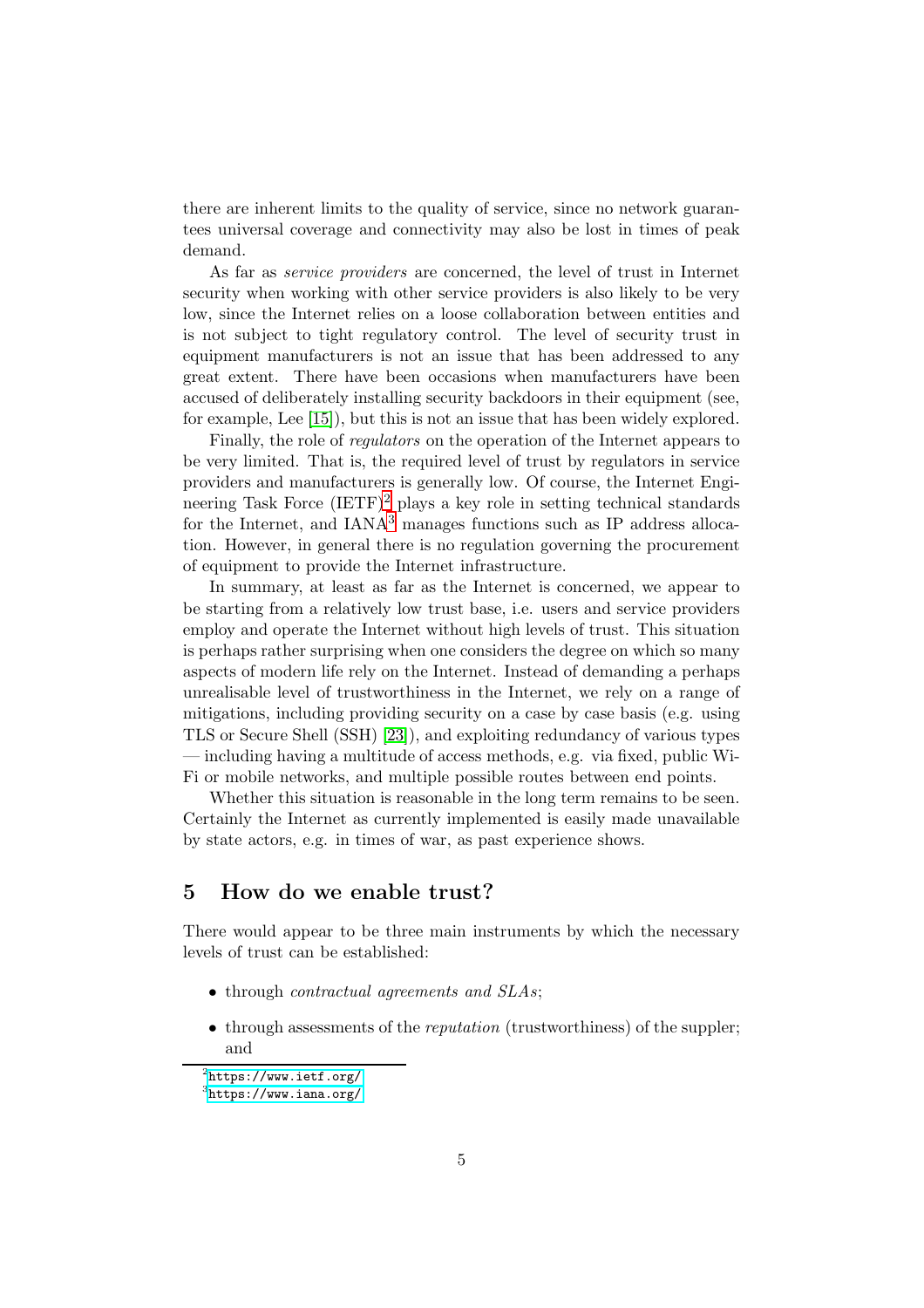• via *product assurance* mechanisms (including product certifications).

For *end users* the first two mechanisms are key as far as network service is concerned — although the assurance mechanism is, of course, relevant to the provision of user terminals (handsets). The level of security and reliability of service guaranteed via contract will typically be low. That is, service contracts will typically not guarantee any particular level of availability or data throughput. Of course, even if guarantees are available with respect to local access, this does not mean that there are any guarantees about end-to-end network security or reliability since this will almost certainly be out of the control of the provider of network access. Similar limitations apply to the use of reputation — certainly the usefulness of reputation as a measure of service reliability or security is very limited; indeed, with respect to security, it may be of no value at all, since most users will have no idea of how secure their network use is, and to be useful a service's reputation requires existing users to be able to give an informed assessment.

For *service providers*, the degree to which contractual agreements and reputation help them in gaining trust with respect to equipment manufacturers is moot. One might reasonably assume that the terms of purchase are pretty much the same for all suppliers, and it is not clear to what degree the major infrastructure equipment manufacturers have varying reputations. This leads naturally to consideration of product certification.

Product assurance via certification has many different aspects. Certain products and services are critical for wider society and, as a result, the need for certification is very high; however, the failure of other products might be unfortunate, but less serious, and hence the need for certification is lower. The degree to which a purchaser depends on the technology should be established before the need for product certification can be assessed.

There is clearly a need for purchasers of telecommunications products to be assured regarding their security properties, where products include handsets, USIMs (including embedded and virtual) and infrastructure. This typically involves certifications of products against standards, a role the Global Certification Forum  $(GCF)<sup>4</sup>$  $(GCF)<sup>4</sup>$  $(GCF)<sup>4</sup>$  has performed for parts of the mobile industry. However, GCF certifications are mainly focussed on testing functionality/interoperability, rather than providing guarantees about security resilience.

More generally, over the last 40 years standardised techniques and processes have been developed to enable consumers to gain confidence in the security properties of IT products and systems — for a helpful review see Chapter 16 of Kizza [\[11\]](#page-13-9). Of particular importance are the Common Criteria standards (ISO/IEC 15408 [\[7,](#page-12-3) [5,](#page-12-4) [6\]](#page-12-5)) which specify how testing laboratories can test and certify products so that purchasers and users can be confident

<span id="page-5-0"></span><sup>4</sup> <https://www.globalcertificationforum.org/>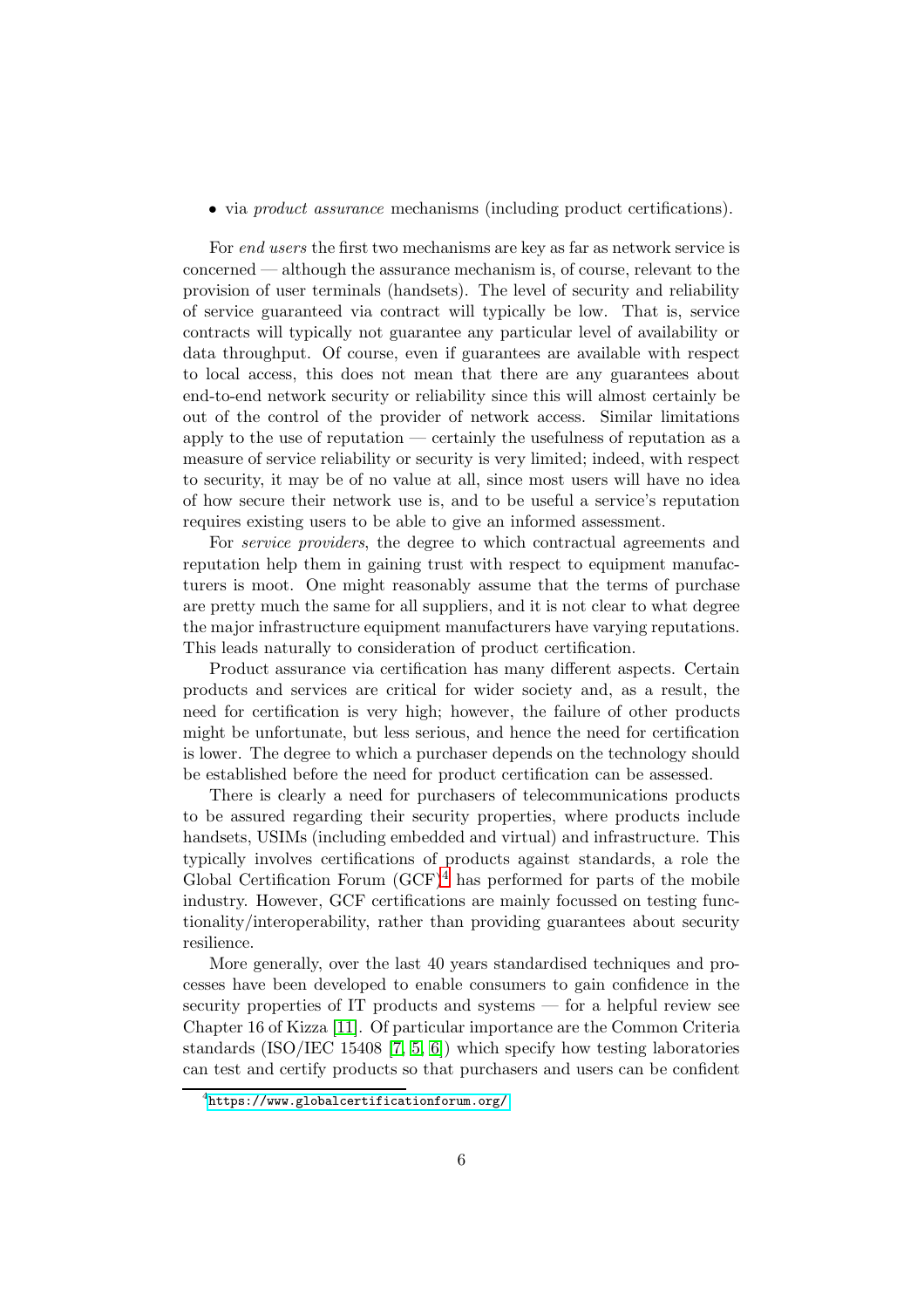that: (a) products do what they should, and, perhaps even more importantly, (b) they don't do what they should not. However, gaining certification for a product under the common criteria can be costly, time-consuming, and there are problems with mutual recognition of certifications — see, for example, Kallberg [\[10\]](#page-13-10). As a result, new mobile-industry-specific approaches are being developed by 3GPP (SECAM/SCAS)<sup>[5](#page-6-1)</sup> and GSMA (NESAS)<sup>[6](#page-6-2)</sup> to provide evaluation processes suitable for 5G products and systems.

Recent public concern over the security properties of certain 5G systems emphasises the lack of a universally agreed method by which assurance can be gained in the security properties of products. National and vendor-specific approaches, such as the UK's industry-leading Huawei Cyber Security Evaluation Centre (HCSEC) (see the 2019 annual report [\[21\]](#page-13-11)), are clearly not globally scalable, not least because of the stringent requirements, high cost and major delays inherent in such an approach. As a result internationally recognised, generally applicable, approaches are needed.

In the context of 5G, the hardware is often discussed, but it is actually the software that is the real key component of the network. This constitutes a problem when certifying a product, as software changes regularly, not least as a result of automatic updates and patches. Certification will never be the silver bullet that will address the trust issue once and for all, but could be of great help providing it is conducted appropriately.

Finally, it is also worth mentioning the notion of *zero trust networks*, as discussed in detail in draft NISP SP 800-207 [\[17\]](#page-13-12). As stated there, 'zero trust security models assume that an attacker is present in the network' so that security measures include 'minimizing access to resources (such as data and compute resources and applications) to only those users and assets identified as needing access as well as continually authenticating and authorizing the identity and security posture of each access request'. Clearly adoption of a zero trust approach can reduce the need to trust individual elements of a large network whilst increasing resilience, but (a) the architecture needs to be built into the specifications for system interfaces, and (b) the need for additional authentication and authorisation will almost inevitably increase complexity and cost. This appears to be very much a long-term solution, that has relatively little relevance for 5G. Indeed, the ideas are still very much at an experimental/research stage — see, for example, Eidle et al. [\[3\]](#page-12-6).

### <span id="page-6-0"></span>6 Trust for 5G

It is clear that, until now, the level of trust in the security and reliability of the Internet, and in particular in mobile telecommunications, is low. Whilst this may sound disturbing, the good news is that this has not prevented

 $^{5}$ [https://www.3gpp.org/news-events/3gpp-news/1569-secam\\_for\\_3gpp\\_nodes](https://www.3gpp.org/news-events/3gpp-news/1569-secam_for_3gpp_nodes)

<span id="page-6-2"></span><span id="page-6-1"></span><sup>6</sup> <https://www.gsma.com/security/network-equipment-security-assurance-scheme/>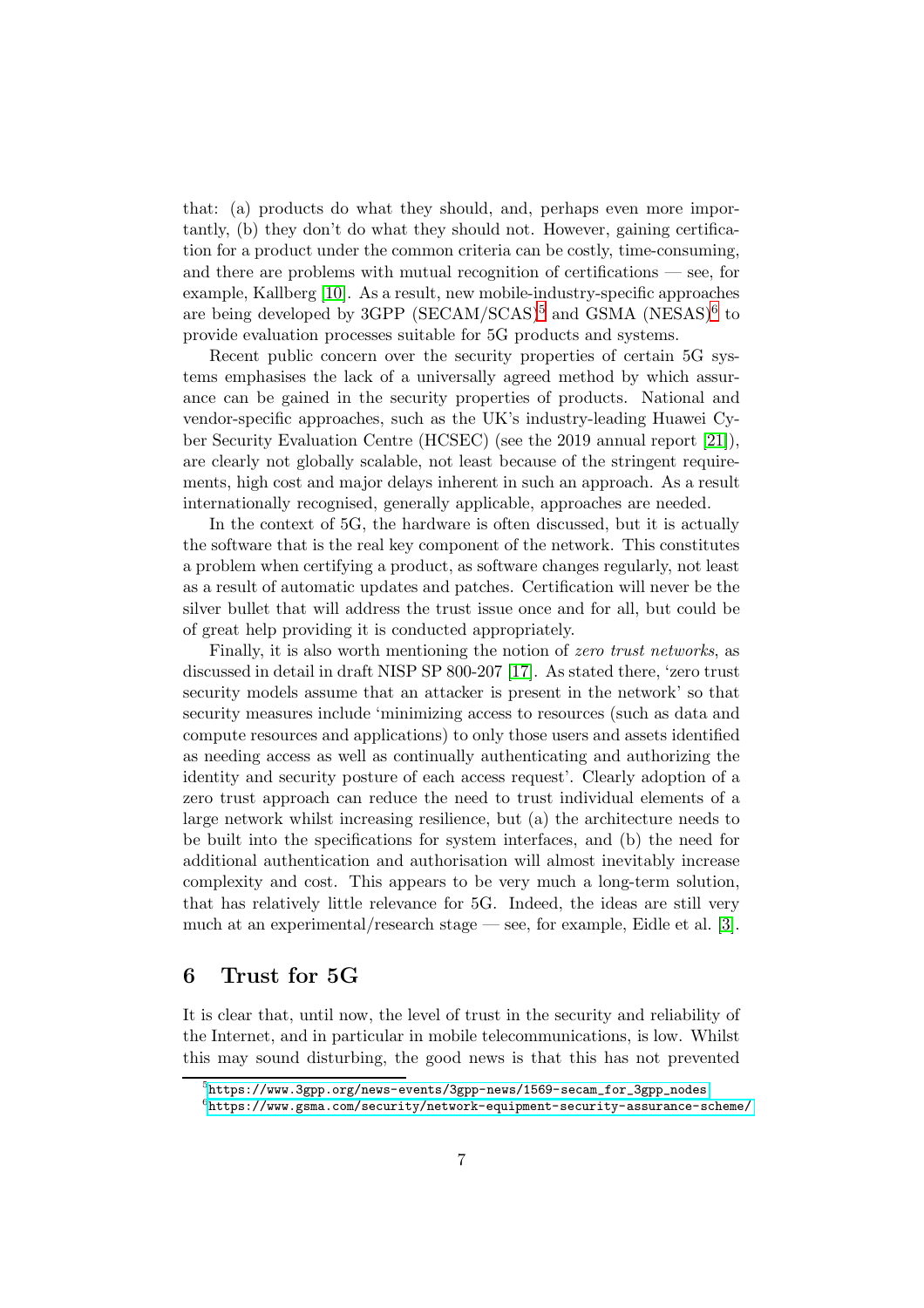many of us enjoying the huge range of applications built on the Internet in many aspects of our daily lives. We have obtained the degree of trust we need by building mitigations on top of the base level of communications that are provided. Of course, as we are told very regularly, 5G changes everything, and so we need to consider how our trust requirements will evolve as 5G becomes more pervasive. Some of the key trust issues for 5G are summarised in the recent article by Kshetri and Voas [\[12\]](#page-13-13).

5G promises to become fundamental to many functions of society, including automated manufacturing, autonomous vehicles, and edge computing. More specifically, a much wider range of industry verticals, each with different value chains, will be involved in 5G than in past generations of mobile telecommunications. Moreover, the historic concentration on business to consumer (B2C) applications will expand to include many different types of business to business (B2B) applications, including deployment in critical infrastructure operations. In the fields of car sharing and mobility provision, for example, the 5G-connected ecosystem will span providers of rental cars and mobility services, manufacturers of cars and mobile terminals, mobile telecommunications operators, application providers, and the manufacturers of smart cards. These changes will create major new challenges for governments, industry organisations, individual ecosystem members (operators, vendors, etc.), and academia.

For governments, the most significant question is whether and how they should regulate the 5G industry. What should be decided by government and what should be decided by the market? For industry organizations, many questions arise regarding the boundaries of responsibilities, expectations, power and rights for each stakeholder in the ecosystem. As a result, the degree to which society relies on its existence will continue to increase.

The increased need for assurance in system and product functionality has given rise to a major growth of interest in, and development of, methods of certification of telecommunications products and systems. One reason why certification has recently arisen as a major issue stems from the belief that 5G is transformative, and that citizens in Europe and around the world will be increasingly reliant on this technology. As a result, the need for trust and certification is becoming progressively higher. Whilst this is certainly not a negative development, it is a little curious that the question of certification has not been a major issue previously. Indeed, 4G is also widely relied on, and yet there is no unified European certification scheme for it.

As far as recent developments on certification are concerned, the EU Cybersecurity Act [\[4\]](#page-12-7) provides a framework for the European Union to harmonise the way certification is conducted; it will probably also be adopted by those outside the EU who wish to follow a similar path. For 5G specifically, there are a number of initiatives, including GSMA's NESAS and the work of 3GPP including in particular the creation of a range of SCAS's (Security Assurance Specifications for specific products). More debate is needed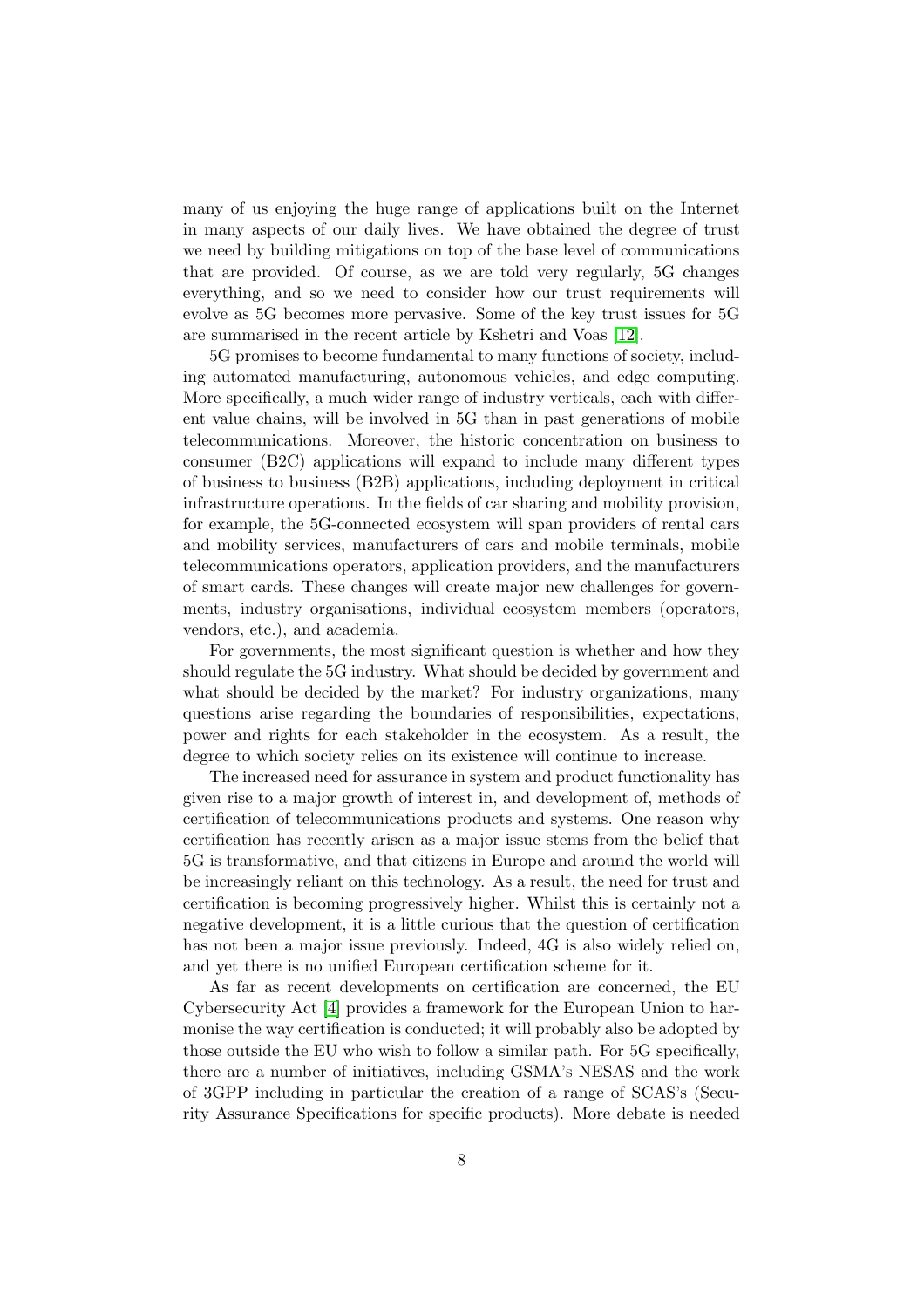on how the different aspects can fit together, what the levels of criticalities are, and the degree to which certification is needed. Ideally a harmonised base-line of certification, based on the Cybersecurity Act for both 5G infrastructure and consumer products, would be established across the EU. This could then be built on at the national level, as well as providing a reference level for countries outside the EU. Of course, there is still a long way to go to reach this aim, although many of us hope that a base-line level of certification will be in place sooner than one might think.

In parallel to the use of certification as a way of enhancing trust, another key approach involves diversification of supply. That is, if equipment can be procured from more than supplier, then the odds of the entire network failing simultaneously is much reduced. Of course, the degree to which this can reduce the risk of a major failure depends on the nature of the equipment; some functions are critical to the entire network, and if they fail then the entire network fails. Generally speaking, trying to minimise the risk of reliability failure requires redundancy, which in turn increases cost. This raises an interesting question — if regulators require service providers to install more equipment than necessary to provide a service, and/or purchase equipment from multiple vendors, then this will clearly increase costs for the service provider; who will pay?

Some regulatory bodies have already taken the decision to require 5G service providers to avoid over-dependency on a single supplier, notably in the case of the UK government's recent decision to limit one supplier to 35% of the total in a network (see Sweeney, [\[20\]](#page-13-1)). If course, this decision could also be seen as a move to provide financial support to other suppliers.

Finally, it is interesting to observe that the drive for certification schemes as a means of enhancing trust in the provision of network equipment appears to be coming from regulatory and other government bodies, rather than from service providers  $-$  i.e. the actual purchasers of equipment. Many government bodies see their role as to require service providers to ensure a high level of trustworthiness in their service, above what they might need to meet their contractual obligations to customers. This presumably arises from a belief that that the mobile communications infrastructure is a critical national infrastructure, and hence something whose reliability must be protected by government. If this assumption is true, it is surprising that similar considerations are not applied to the other parts of the Internet communications system, since if any significant part of the Internet fails then the effects will be very significant.

# <span id="page-8-0"></span>7 What happens when things go wrong?

We conclude this discussion of trust by considering what happens when things go wrong; that is, what happens when the expected level of security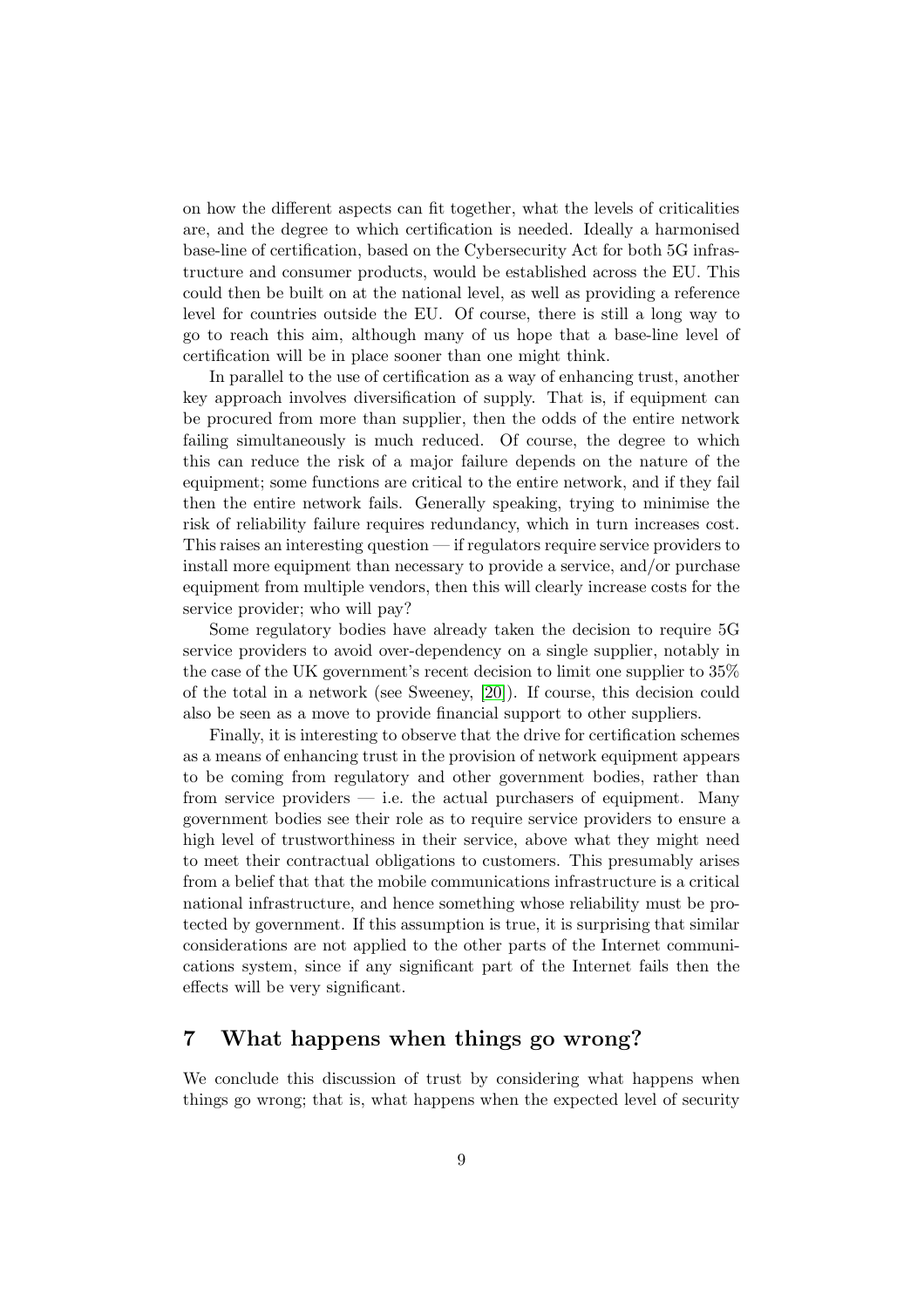or reliability is not met. Who is responsible for picking up the pieces? Of course, this depends on which party has been let down, although we focus here primarily on the service providers, since end users have little recourse apart from pursuing claims for compensation because of a failure to meet contractual obligations.

In general, this is a key issue relating to trust. One can think of trust as influencing decisions as to what equipment and/or software to buy (notably by service providers), and also influencing decisions by regulators as to what equipment service providers and others are permitted to buy. However, once the systems have been procured and are operating, we also need to think about what might happen if the equipment fails, where failure here covers both ceasing to function (loss of reliability) and loss of security, e.g. enabling large scale leaking of data.

Whilst a reliability breach will be immediately obvious, a security breach may be much less so. Nonetheless, if data is leaked by equipment on a large scale then this is likely to be detected. Of course, such matters are typically managed through contracts, and in the event of the failure of a single piece of equipment this is clearly something that can be managed in the usual way. However, a major concern for all parties must be if a large number of pieces of equipment all fail at the same time. This could happen in many ways, e.g. as a result of criminal hackers or state actors exploiting vulnerabilities in software.

There would thus be two main ways in which an equipment manufacturer might ultimately be responsible for such a breach:

- through negligence, e.g. by leaving an exploitable vulnerability in a product because of poor software engineering practices, or
- through deliberately including some kind of back door in equipment which enables a third party to gain unauthorised access to data or to cause equipment to stop functioning.

After a major breach investigations may reveal which of the two is the cause (although it is possible that a back door could be engineered to look like an accidental vulnerability).

If the breach is very serious, the reputation of the supplier is likely to be badly damaged whichever of the two causes is true. Of course, if an equipment manufacturer is ever found to be guilty of deliberately enabling a security or reliability failure, then their reputation and hence their trust will be damaged possibly beyond repair. However, if the system that fails is 'critical infrastructure' then maybe the damage will already have been done, which explains the concerns of some governments and regulators. Their primary concern is probably to ensure that the possibility and scope of major failures can be minimised, *in advance* of any problems.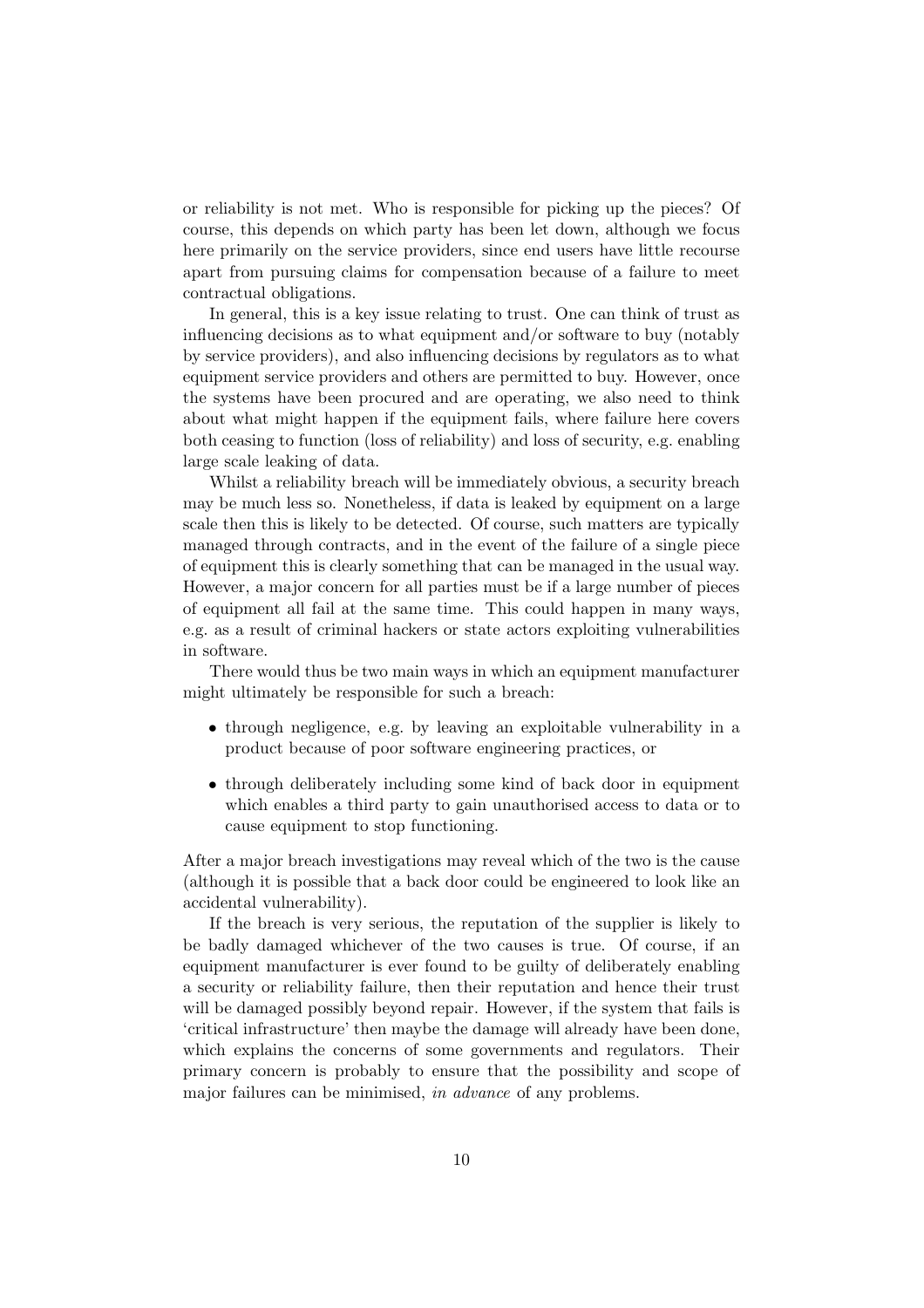### <span id="page-10-0"></span>8 Possible trust frameworks

There are well-established risk-based ways of determining how to achieve appropriate trade-offs between the need for security and the desire to make  $\cos t$ -effective investments — see, for example, the ISO/IEC 27001 information security management system [\[9\]](#page-12-8). The fundamental idea is to base all decisions on an assessment of risk. In the context of trust, this means deciding on the degree of trust required in a 5G system component based on an assessment of the risks arising from a security failure.

For example, a system component that is critical to the operation of an entire network would have a high level of risk associated with it, and would therefore require a high level of trust in the component. As a result, a manufacturer might be required to obtain certification for the product or system which involved rigorous examination of the hardware and software, and the reputation of the supplier would also need to be high. Alternatively, a product with minimal access to sensitive data (meaning that confidentiality and integrity risks are low), and with minimal impact on the availability of the system, might only require a low level of trust. In principle, such evaluations could be performed by every acquirer of equipment, but in practice it is unreasonable to expect every party to have the necessary expertise.

How can such a situation be addressed? One possibility would be to define a standardised framework for making such assessments. This could have a number of advantages.

- It would de-skill the task of evaluating the level of trust required in a system to be procured.
- It would mean that the process of trust evaluation could be done in a uniform way across the industry, meaning that regulators could rely on individual companies making decisions in a recognised way.
- Regulators could stipulate requirements for product assurance to all organisations within its remit, using a standardised terminology and framework.
- It would help to support standardisation of the means of acquiring trust, e.g. through product or system evaluations and certifications, or through provision of evidence regarding the product development lifecycle. Such standardisation would potentially significantly reduce costs for equipment and system manufacturers, in that they would not be required to provide evidence to enable trust in a different form for each customer.

One such framework is currently at an early stage of development, namely ITU-T X.5GSec-t[7](#page-10-1) , *Security framework based on trust relationship for 5G*

<span id="page-10-1"></span><sup>7</sup> https://www.itu.int/md/T17-SG17-200317-C/en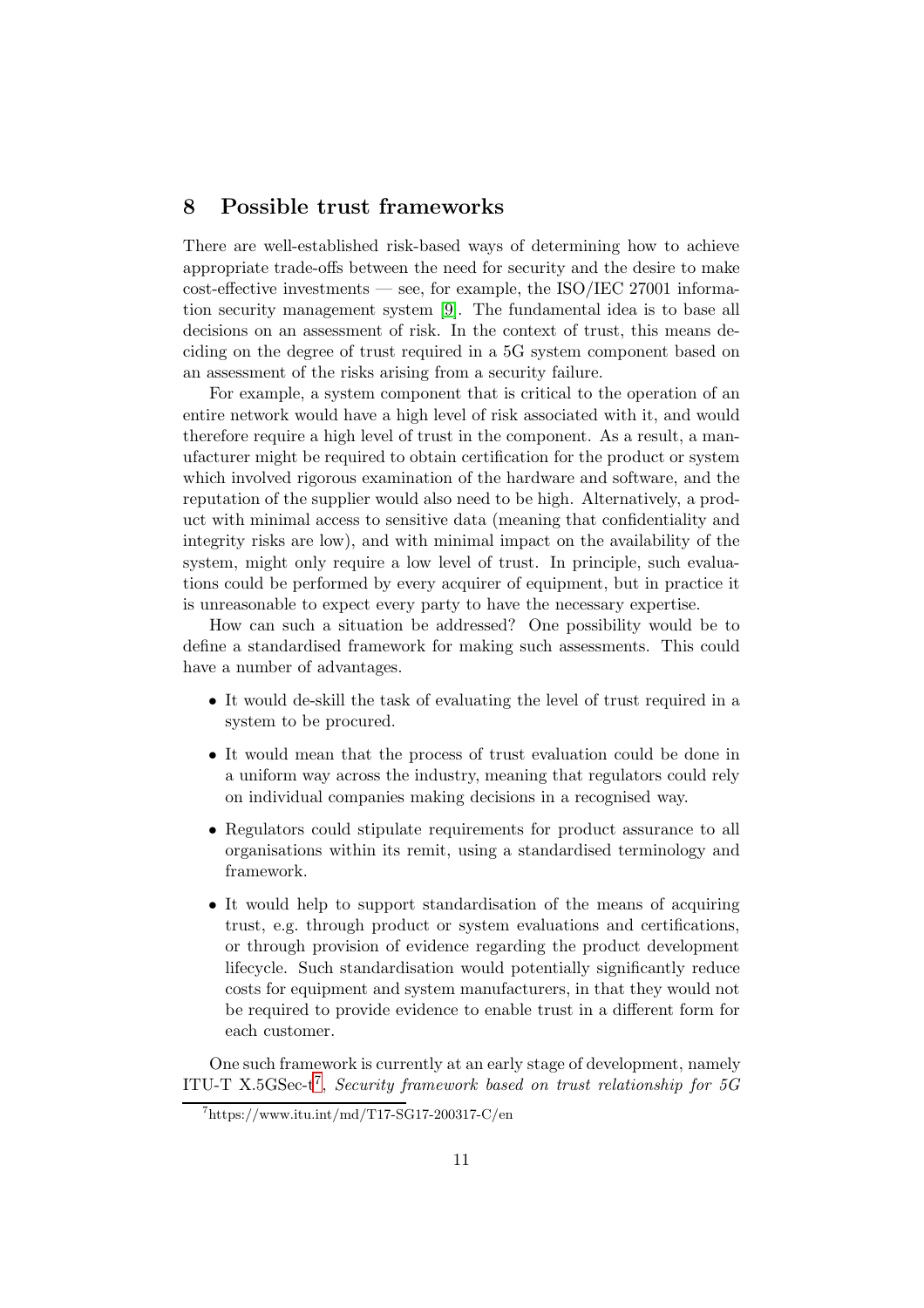*ecosystem*, being produced by SG17. However, unfortunately, the latest draft from March 2020<sup>[8](#page-11-1)</sup> is not publicly available. The role of this draft standard, work on which started in 2018, is discussed in a 2019 presentation [\[24\]](#page-14-0).

There are potentially three different facets of such a framework.

- *Governmental Responsibilities*: What should be managed, controlled, planned by governments, and what should be decided by the market? Are there any fundamental principles that each government needs to follow?
- *Industry Organisation Responsibilities*: To what degree and how should industry organisations work within an industry ecosystem governance framework? How should the framework manage the boundaries of responsibility, power and rights of each stakeholder in the industry ecosystem?
- *Technology*: If governments and industry organisations are able to find ways to work together effectively, perhaps the technology-specific aspects will prove comparatively easy (or at least not too difficult)? Within a system with clear boundaries of responsibility, power and rights, maybe the market can choose the most appropriate security solutions based on customer requirements?

There are clearly more questions here than answers, and much further work is needed to resolve some of these key issues.

## <span id="page-11-0"></span>9 Summary and conclusions

We have considered the role of trust in relationships between key parties in the 5G ecosystem; we have also examined ways in which such trust can be provided. In general it is likely to be difficult for the large numbers of players in the ecosystem to understand the degree to which they need to trust their suppliers, and also how they might gain the degree of trust that they require. The absence of the appropriate levels of knowledge and trust could seriously distort the market, and costs for all parties could be significantly higher than they need to be. In conclusion, the notion of a framework for developing an understanding the necessary trust levels, and the way in which trust can be developed, was introduced, and the existence of efforts in the standardisation community to meet this need was noted. This is clearly an area where considerably more work is urgently needed.

<span id="page-11-1"></span><sup>8</sup> https://www.itu.int/md/T17-SG17-C-0821/en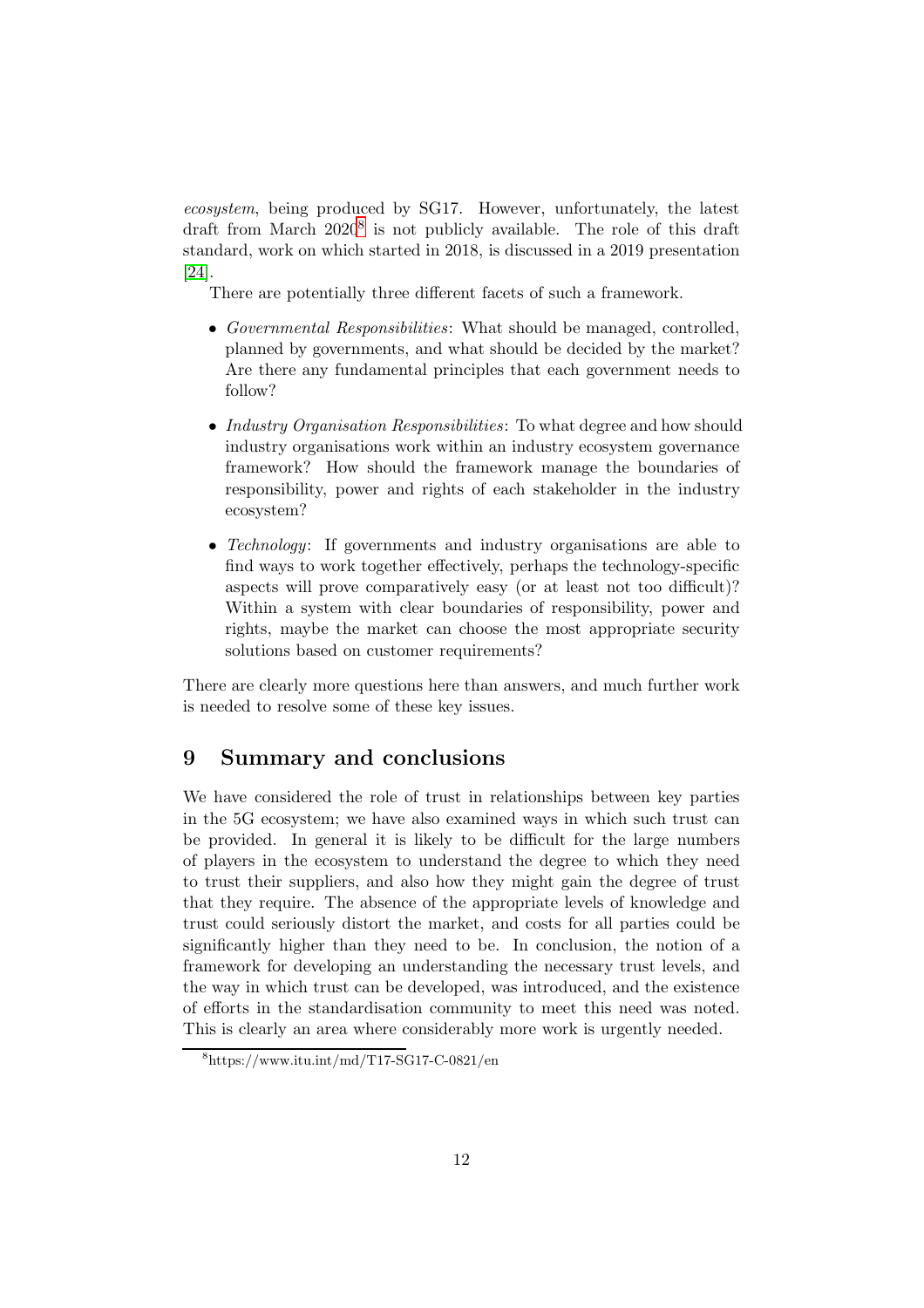#### <span id="page-12-2"></span>References

- [1] I. Ahmad, S. Shahabuddin, T. Kumar, J. Okwuibe, A. V. Gurtov, and M. Ylianttila. Security for 5g and beyond. *IEEE Commun. Surv. Tutorials*, 21(4):3682–3722, 2019.
- <span id="page-12-0"></span>[2] M. Burgess. The uk just approved huawei 5g equipment. here's why. <https://www.wired.co.uk/article/uk-5g-network-huawei>, January 2020. WIRED.
- <span id="page-12-6"></span>[3] D. Eidle, S. Y. Ni, C. DeCusatis, and A. Sager. Autonomic security for zero trust networks. In *8th IEEE Annual Ubiquitous Computing, Electronics and Mobile Communication Conference, UEMCON 2017, New York City, NY, USA, October 19–21, 2017*, pages 288–293. IEEE, 2017.
- <span id="page-12-7"></span>[4] European Union. *Regulation (EU) 2019/881 of the European Parliament and of the Council of 17 April 2019 on ENISA (the European Union Agency for Cybersecurity) and on information and communications technology cybersecurity certification and repealing Regulation (EU) No 526/2013 (Cybersecurity Act)*, April 2019.
- <span id="page-12-4"></span>[5] International Organization for Standardization, Genève, Switzerland. *ISO/IEC 15408-2:2008, Information technology — Security techniques — Evaluation criteria for IT security — Part 2: Security functional components*, 3rd edition, 2008.
- <span id="page-12-5"></span>[6] International Organization for Standardization, Genève, Switzerland. *ISO/IEC 15408-3:2008, Information technology — Security techniques — Evaluation criteria for IT security — Part 3: Security assurance components*, 3rd edition, 2008.
- <span id="page-12-3"></span>[7] International Organization for Standardization, Genève, Switzerland. *ISO/IEC 15408-1:2009, Information technology — Security techniques — Evaluation criteria for IT security — Part 1: Introduction and general model*, 3rd edition, 2009.
- <span id="page-12-1"></span>[8] International Organization for Standardization, Genève, Switzerland. *ISO/IEC 25010:2011 Systems and software engineering — Systems and software Quality Requirements and Evaluation (SQuaRE) — System and software quality models*, 2011.
- <span id="page-12-8"></span>[9] International Organization for Standardization, Genève, Switzerland. *ISO/IEC 27001:2013, Information technology — Security techniques — Information security management systems — Requirements*, 2nd edition, 2013.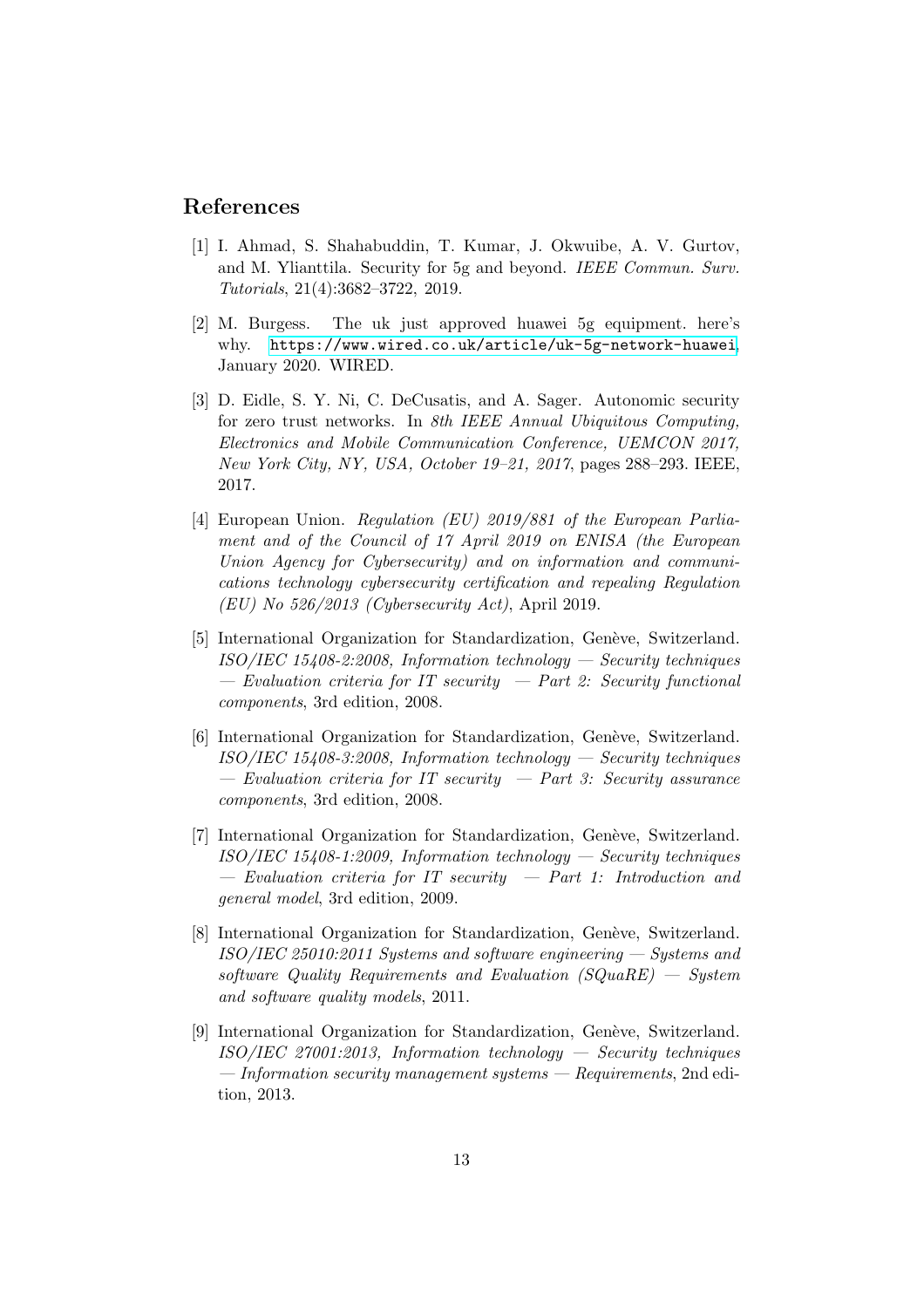- <span id="page-13-10"></span><span id="page-13-9"></span>[10] J. Kallberg. The common criteria meets realpolitik: Trust, alliances, and potential betrayal. *IEEE Secur. Priv.*, 10(4):50–53, 2012.
- <span id="page-13-13"></span>[11] J. M. Kizza. *Guide to Computer Network Security, 4th Edition*. Computer Communications and Networks. Springer, 2017.
- <span id="page-13-0"></span>[12] N. Kshetri and J. Voas. 5G, security, and you. *IEEE Computer*, 53(03):62–66, March 2020.
- [13] A. Laudrain. 5g and the huawei controversy: is it about more than just security? https://www.sciencefocus.com/news/5g-and-the-huawei-controversy-is-it-about-more March 2020. BBC Science Focus.
- <span id="page-13-2"></span>[14] C. Lecher. Can we trust huawei with 5g? https://www.theverge.com/2019/2/7/18214166/huawei-security-china-fcc-5g-cyberse February 2019. The Verge.
- <span id="page-13-7"></span>[15] M. Lee. Researchers find backdoor on zte android phones. <https://www.zdnet.com/article/researchers-find-backdoor-on-zte-android-phones/>, May 2012. ZDNet.
- <span id="page-13-3"></span>[16] S. A. Mathieson. Can you trust huawei... or any other networks supplier for that matter? [https://www.theregister.co.uk/2019/07/10/huawei\\_feature/](https://www.theregister.co.uk/2019/07/10/huawei_feature/), July 2019. The Register.
- <span id="page-13-12"></span>[17] National Institute of Standards and Technology (NIST). *Draft NIST Special Publication 800–207, Zero Trust Architecture*, February 2020. 2nd draft.
- <span id="page-13-6"></span>[18] E. Rescorla. *SSL and TLS: Designing and building secure systems*. Addison Wesley, 2001.
- <span id="page-13-5"></span><span id="page-13-1"></span>[19] G. Simmel. *The sociology of Georg Simmel*. Simon and Schuster, 1950.
- [20] M. Sweeney. Huawei shut out from scheme to see how 5g can link communities. https://www.theguardian.com/technology/2020/feb/20/huawei-shut-out-from-scheme-February 2020. The Guardian.
- <span id="page-13-11"></span><span id="page-13-4"></span>[21] UK Cabinet Office. *Huawei Cyber Security Evaluation Centre (HCSEC) Oversight Board Annual Report 2019*, March 2019. UK Government.
- [22] J. M. Voas. Thoughts on complexity, trust, and truth. *IEEE Computer*, 53(4):13–14, 2020.
- <span id="page-13-8"></span>[23] T. Ylonen and C. Lonvick (ed.). *RFC 4251, The Secure Shell (SSH) Protocol Architecture*. Internet Engineering Task Force, January 2006.